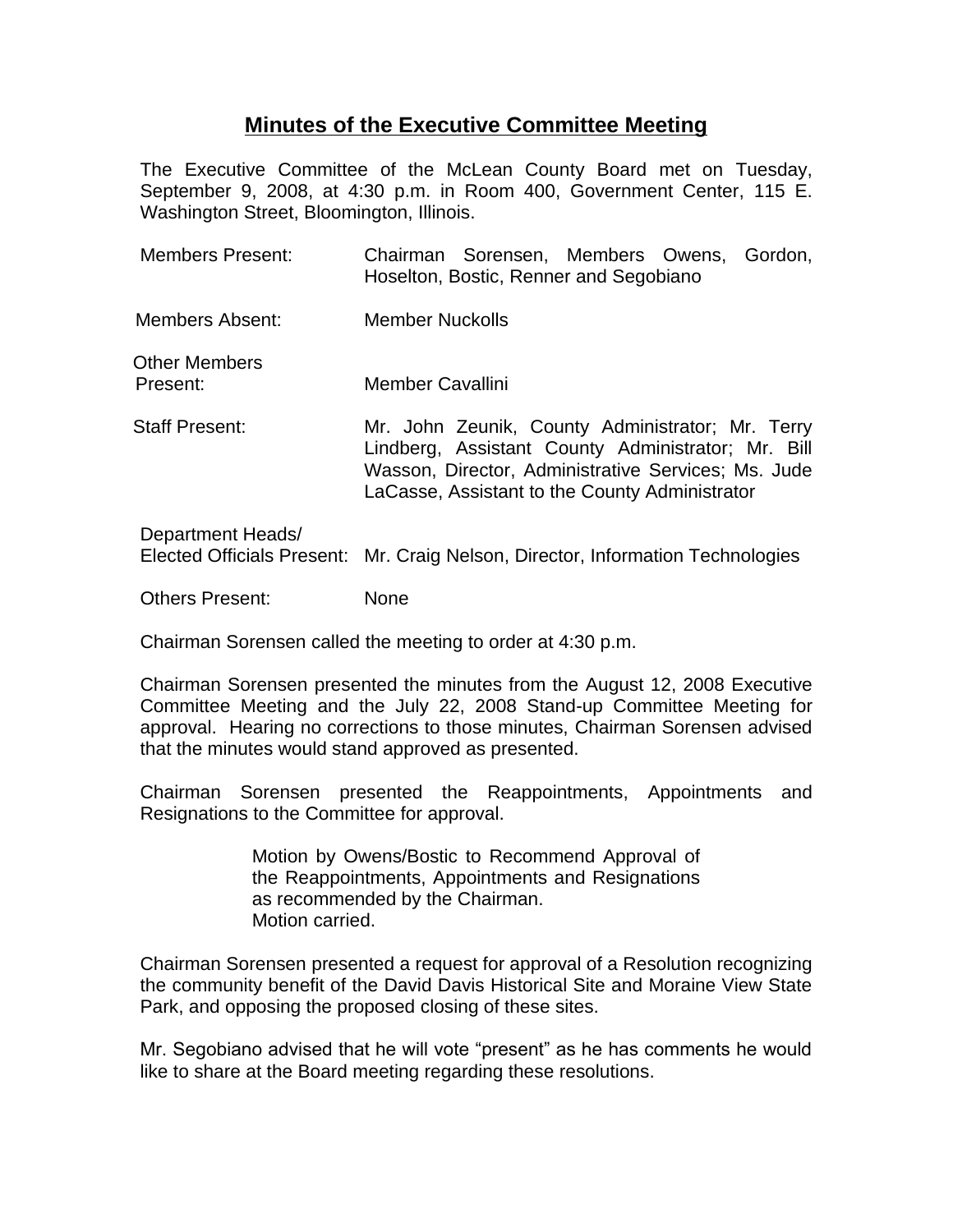Minutes of the Executive Committee September 9, 2008 Page Two

> Motion by Renner/Gordon to Recommend Approval of a Resolution Recognizing the Community Benefit of the David Davis Historical Site and Moraine View State Park and Opposing the proposed closing of these Sites. Motion carried with Mr. Segobiano voting "Present."

Chairman Sorensen presented a request for approval of a Resolution recognizing the economic impact of the Pontiac Correctional Center and opposing the proposed closing of the Pontiac Correctional Center.

> Motion by Owens/Gordon to Recommend Approval of a Resolution Recognizing the Economic Impact of the Pontiac Correctional Center and Opposing the Proposed Closing of the Pontiac Correctional Center. Motion carried with Mr. Segobiano voting "Present."

Chairman Sorensen reviewed the procedure and calendar for the appointment of a County Board Member to fill the vacant seat in District #6. He advised that the deadline for letters of interest and resumes is October 9, 2008 at 12:00 noon to the Administrator's Office. Chairman Sorensen stated that individuals who turn in letters of interest and resumes will be invited to the Executive Committee meeting scheduled October 14, 2008 at 4:30 p.m. The appointment will made at the Board meeting on October 21, 2008 at 9:00 a.m.

Chairman Sorensen presented a request for approval of an Intergovernmental Agreement with the Normal Police Department for Access to the County's AFIX Machine – Information Technologies.

Mr. Craig Nelson, Director, Information Technologies explained that this is identical to an Agreement that is in place with the City of Bloomington allowing access, through the County's network pathways, to the County's fingerprint machine. There is no cost to the County.

> Motion by Gordon/Segobiano to Recommend Approval of an Intergovernmental Agreement with the Normal Police Department for Access to the County's AFIX Machine – Information Technologies.

Chairman Sorensen asked if there were any questions or comments. Mr. Hoselton asked if this was available in the squad cars or only at the Police Department. Mr. Nelson replied that this is only available at the Police Department.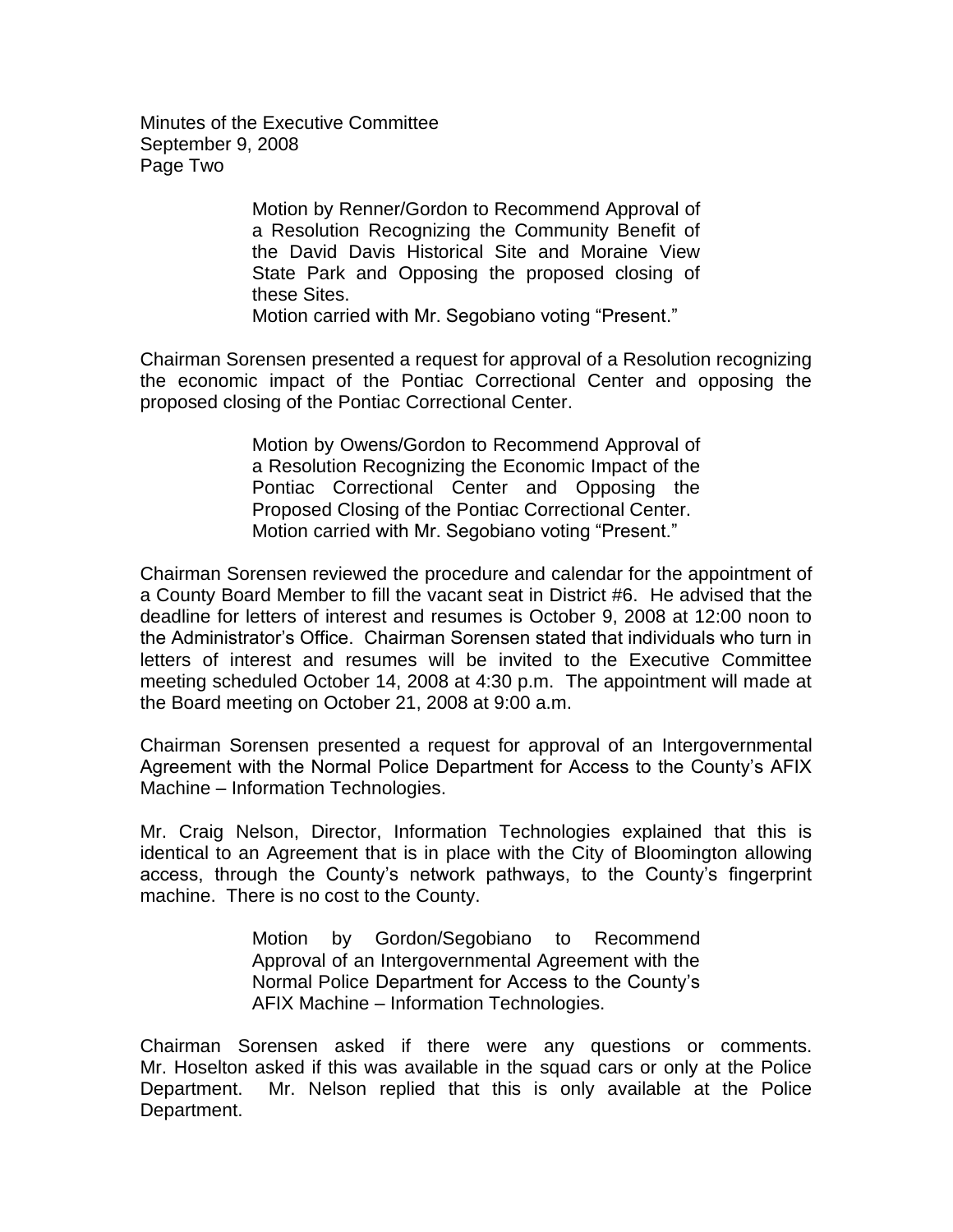Minutes of the Executive Committee September 9, 2008 Page Three

Chairman Sorensen asked if there were any further questions or comments. Hearing none, Chairman Sorensen called for a vote on the previous motion.

Motion carried.

Mr. Stan Hoselton, Chairman, Transportation Committee, reported that the Transportation Committee brings no items for action to the Executive Committee.

Chairman Sorensen asked if there were any questions or comments. Hearing none, he thanked Mr. Hoselton.

Mr. Ben Owens, Vice Chairman, Finance Committee, presented a request for approval of an Emergency Appropriation Ordinance Amending the McLean County Fiscal Year 2008 Combined Annual Appropriation and Budget Ordinance, Recorder's Document Storage Fund 0137 – Recorder's Office.

> Motion by Owens/Bostic to Recommend Approval of an Emergency Appropriation Ordinance Amending the McLean County Fiscal Year 2008 Combined Annual Appropriation and Budget Ordinance – Recorder's Document Storage Fund 0137 – Recorder's Office. Motion carried.

Mr. Owens presented a request for approval of a County Board Resolution authorizing acceptance of a 2009 Downstate Operating Assistance Grant No. OP-09-33-IL, Contract Number 3823 with the State of Illinois – Building and Zoning.

> Motion by Owens/Gordon to Recommend Approval of a County Board Resolution Authorizing acceptance of a 2009 Downstate Operating Assistance Grant No. OP-09-33-IL, Contract Number 3823 with the State of Illinois – Building and Zoning. Motion carried.

Mr. Owens presented a request for approval of the Downstate Public Transportation Operating Assistance Grant Agreement between the State of Illinois Department of Transportation Division of Public and Intermodal Transportation and McLean County – Building and Zoning.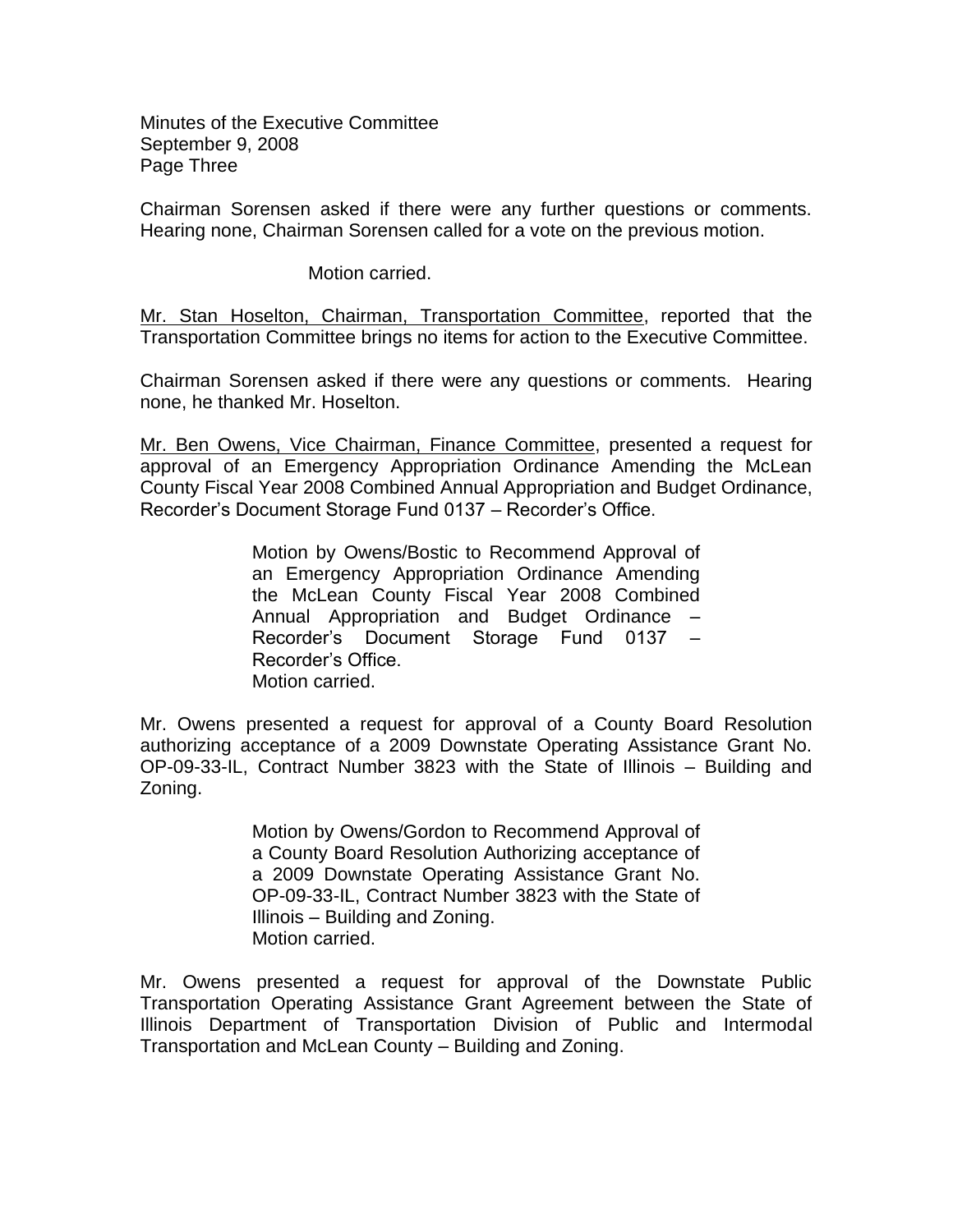Minutes of the Executive Committee September 9, 2008 Page Four

> Motion by Owens/Renner to Recommend Approval of the Downstate Public Transportation Operating Assistance Grant Agreement between the State of Illinois Department of Transportation Division of Public and Intermodal Transportation and McLean County – Building and Zoning. Motion carried.

Chairman Sorensen asked if there were any questions or observations. Hearing none, he thanked Mr. Owens.

Mr. Tari Renner, Chairman, Justice Committee, presented a request for approval of an Expanding Multi-Jurisdictional Narcotic Unit Task Force 6 Grant in the amount of \$64,106.00 from the Department of Justice for the Sheriff's Department.

> Motion by Renner/Segobiano to Recommend Approval of an Expanding Multi-Jurisdictional Narcotics Unit Task Force 6 Grant in the amount of \$64,106.00 from the Department of Justice for the Sheriff's Department. Motion carried.

Chairman Sorensen asked if there were any questions. Hearing none, he thanked Mr. Renner.

Mr. George Gordon, Chairman, Land Use and Development Committee, reported that the Land Use and Development Committee brings no items for action to the Executive Committee.

Chairman Sorensen asked if there were any questions. Hearing none, he thanked Mr. Gordon.

Ms. Diane Bostic, Chairman, Property Committee, reported that the Property Committee brings no action items to the Executive Committee.

Chairman Sorensen asked if there were any questions. Hearing none, he thanked Ms. Bostic.

Mr. John Zeunik, County Administrator, advised that a joint meeting between the Bloomington City Council, the Normal Town Council and the County Board is being scheduled to receive the report from Clark Dietz Engineers on the East Side Highway Corridor Feasibility Study. The meeting is tentatively scheduled for Monday, September 29<sup>th</sup> at 7:00 p.m. in the County Board Room. Mr. Zeunik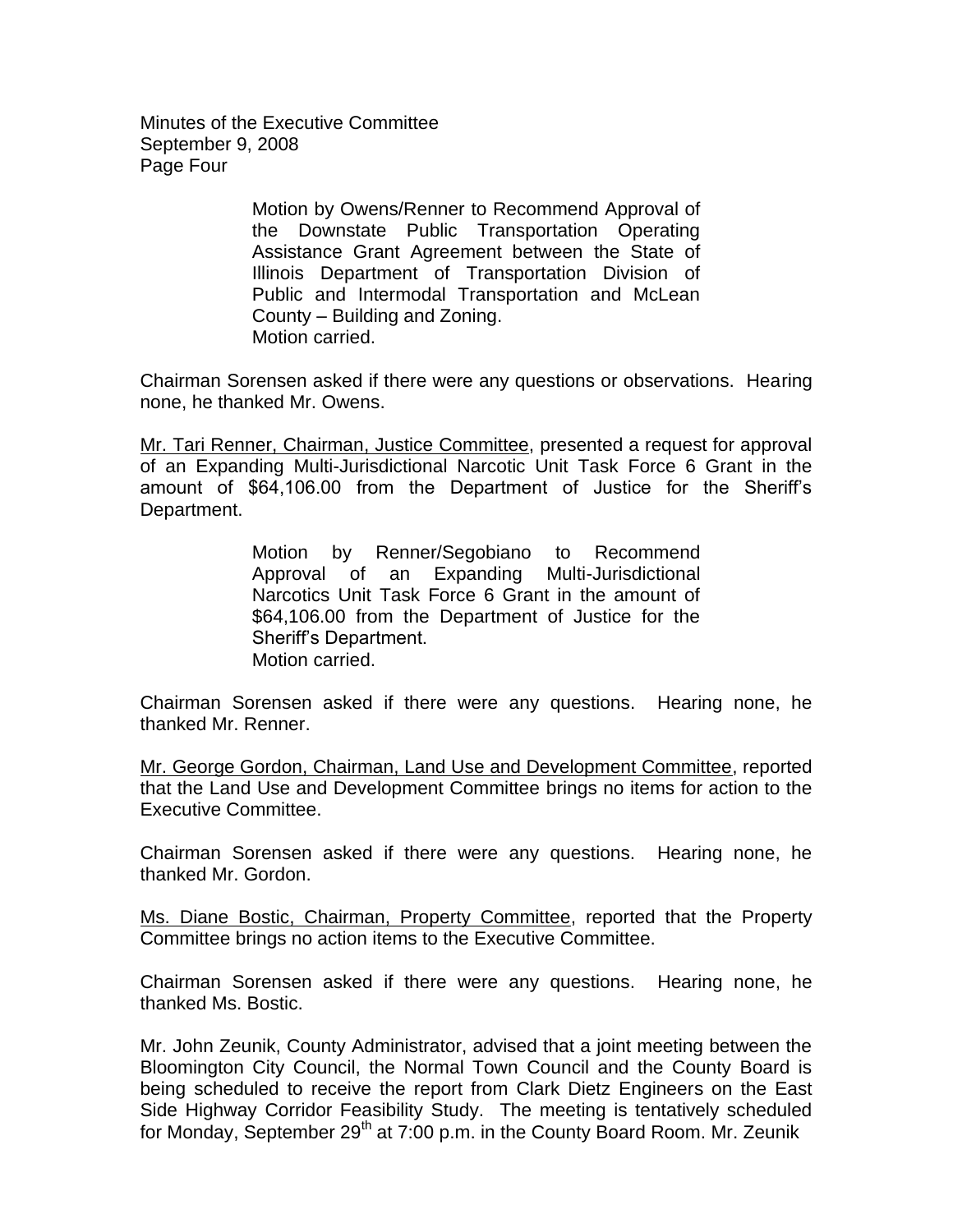Minutes of the Executive Committee September 9, 2008 Page Five

indicated that the Project Study Group and the City Managers felt the report should be presented to all three bodies at the same time so that all members have an opportunity to discuss the report and ask questions. He noted that confirmation of the meeting will be announced at the County Board meeting.

Mr. Gordon asked if the information will be available prior to the  $29<sup>th</sup>$ . He indicated that he will be unable to attend the joint meeting and would appreciate access to the information. Mr. Zeunik replied that he will know more about the availability of the information after September  $19<sup>th</sup>$ , which is the next Project Study Group meeting. At that time, they will decide the extent of the material that will be sent out with the agenda and what will be available that evening.

Mr. Gordon asked if the session will be recorded. Mr. Zeunik replied that it will be recorded.

Mr. Segobiano asked if the joint meeting will be a single issue meeting. Mr. Zeunik replied that the meeting will be restricted to discussion of the East Side Highway Corridor Feasibility Study.

Mr. Segobiano recommended that the regional water issue be discussed in a joint meeting, particularly in light of the fact that Bloomington is embarking on an effort to dig its own wells. He expressed concern that not all of the facts regarding the aquifer are available to the public.

Chairman Sorensen presented the August 31, 2008 bills as recommended and transmitted by the County Auditor for payment. The Fund Total is \$613,433.98 and the Prepaid Total is the same.